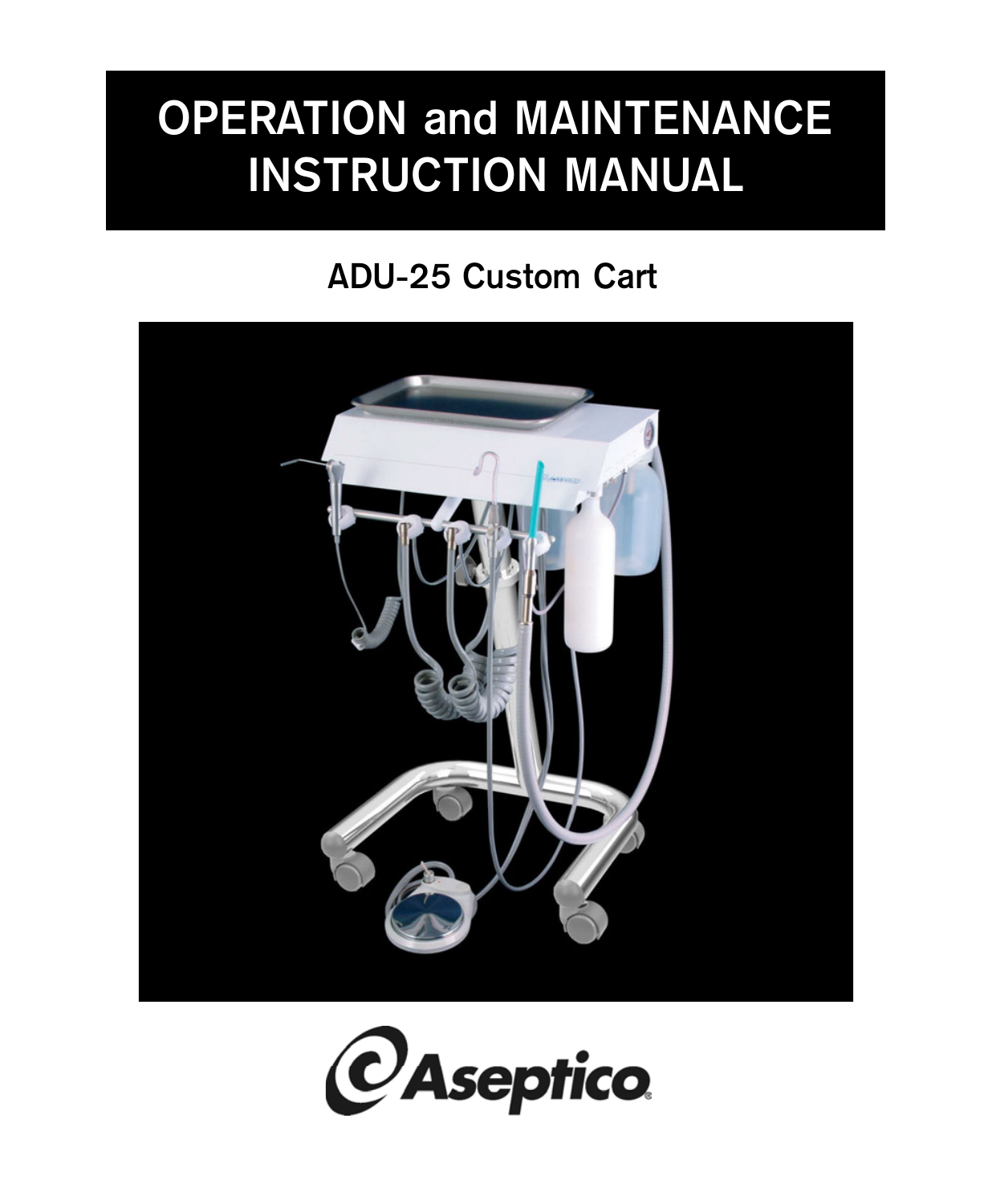### **TABLE OF CONTENTS:**

| Package Contents 1                                                                                                                                                                                                                                                                                                                                                         |
|----------------------------------------------------------------------------------------------------------------------------------------------------------------------------------------------------------------------------------------------------------------------------------------------------------------------------------------------------------------------------|
| Setting Up the Unit 2<br>- Fig. 1 - ADU-25 System with Options2<br>- Fig. 2 - Air Supply Connector 2<br>- Fig. 3 - AA-21 HVE Vacuum Sys (Opt). .3<br>- Fig. 4 - AA-25 LVE Vacuum Sys (Opt)3<br>- Fig. 5 - Water Supply Tank 3                                                                                                                                              |
| Operation Functions 4<br>- Fig. 6 - Syringe Tip Removal 4<br>- Fig. 7 - Handpiece Controls 4<br>$-$ Fig. 8 - Foot Control $\ldots \ldots \ldots \ldots$<br>- Fig. 9 - Water Tank Removal 5<br>- Fig. 10 - Right Side of Chassis 6<br>- Fig. 11 - AA-21 HVE Vacuum Sys. (Opt) 6<br>- Fig. 12 - AA-25 LVE Vacuum Sys (Opt) .7<br>- Fig. 13 - AA-290CK Central Vac Kit (Opt)4 |
| Routine Adjustments 8<br>- Fig. 14 - Syringe Flow Adjust. Block 8<br>- Fig. 15 - Handpiece Press. Cntrl Block .8<br>- Fig. 16 - Air Pressure Regulator Valve 8                                                                                                                                                                                                             |
| Maintenance 9                                                                                                                                                                                                                                                                                                                                                              |
| Warranty Back Cover                                                                                                                                                                                                                                                                                                                                                        |

### **SPECIFICATIONS:**

Chassis Head

| Dimensions:                                | 18" W x 12" L x 3.5" H |                          |
|--------------------------------------------|------------------------|--------------------------|
|                                            |                        | (45.72 cm W x 30.48 cm L |
|                                            | x 8.89 cm H)           |                          |
| $Chasais Uaiaht: 22.0" min. adiuetabla to$ |                        |                          |

Chassis Height: 23.0" min., adjustable to 32.0" max. (58.42 cm min., adjustable to 81.28 cm max.) Weight: 38 lbs (17.25 kg)

Air Supply: 70 - 100 PSI, filtered



P.O. Box 1548, Woodinville, WA 98072 8333 216<sup>th</sup> Street S.E. Woodinville, WA 98072 International (425) 487-3157 • Toll Free(800) 426-5913 www.aseptico.com • info@aseptico.com

To prevent injury to people and damage to property, please heed relevant warnings and remarks. They are marked as follows:

| WARNING: | Serious injury or death<br>may result if ignored.                  |
|----------|--------------------------------------------------------------------|
| CAUTION: | Damage to property or the<br>environment may result if<br>ignored. |
| NOTE:    | Important additional<br>information and hints.                     |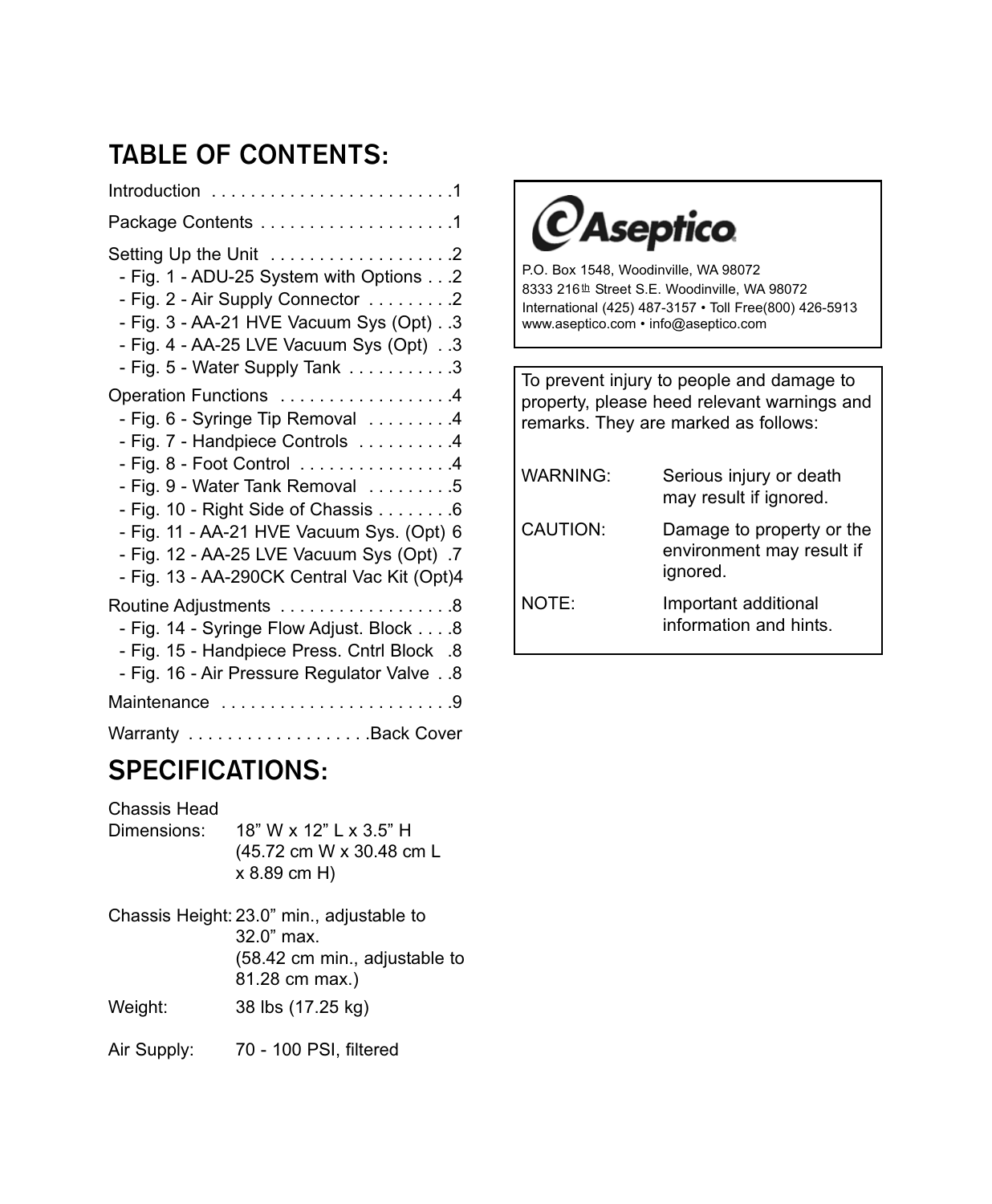Your new Aseptico ADU-25 Custom Cart delivery system is one of the finest portable carts available to the dental profession. The system is designed for portable operatory use and features automatic highspeed and lowspeed handpiece controls and a three-way air/water syringe. A high volume vacuum system, saliva ejector system, and a pressurized water tank, which supplies water for handpiece coolant and syringe, are optional.

*Congratulations!*

This Aseptico ADU-25 system is engineered to provide many years of reliable service. Please read the instructions provided in this manual to receive the best and longest service from your Aseptico equipment.

Separate manuals may be provided to cover the operation and maintenance of hand-held pieces or other accessories for your unit.

### **PACKAGE CONTENTS:**

- System Chassis
- TA-90D Three-Way Syringe
- Automatic Highspeed Handpiece Control
- Automatic Lowspeed Handpiece Control
- Foot Control
- AA-50 Instrument Tray
- Telescoping Stand
- AA-25 Saliva Ejector System (Optional)
- AA-21 High Volume Evacuator System (Optional)
- NWS-8 Water Supply System (Optional)
- AA-19 Fiber Optic Handpiece Connection (Optional)
- AA-290CK Central Vacuum Kit (Optional)
- AWS-1T Tap Water Connector (Optional)
- AWS-1C Cavitron® Connector (Optional)

*Cavitron® is a registered trademark of DENTSPLY International Inc.*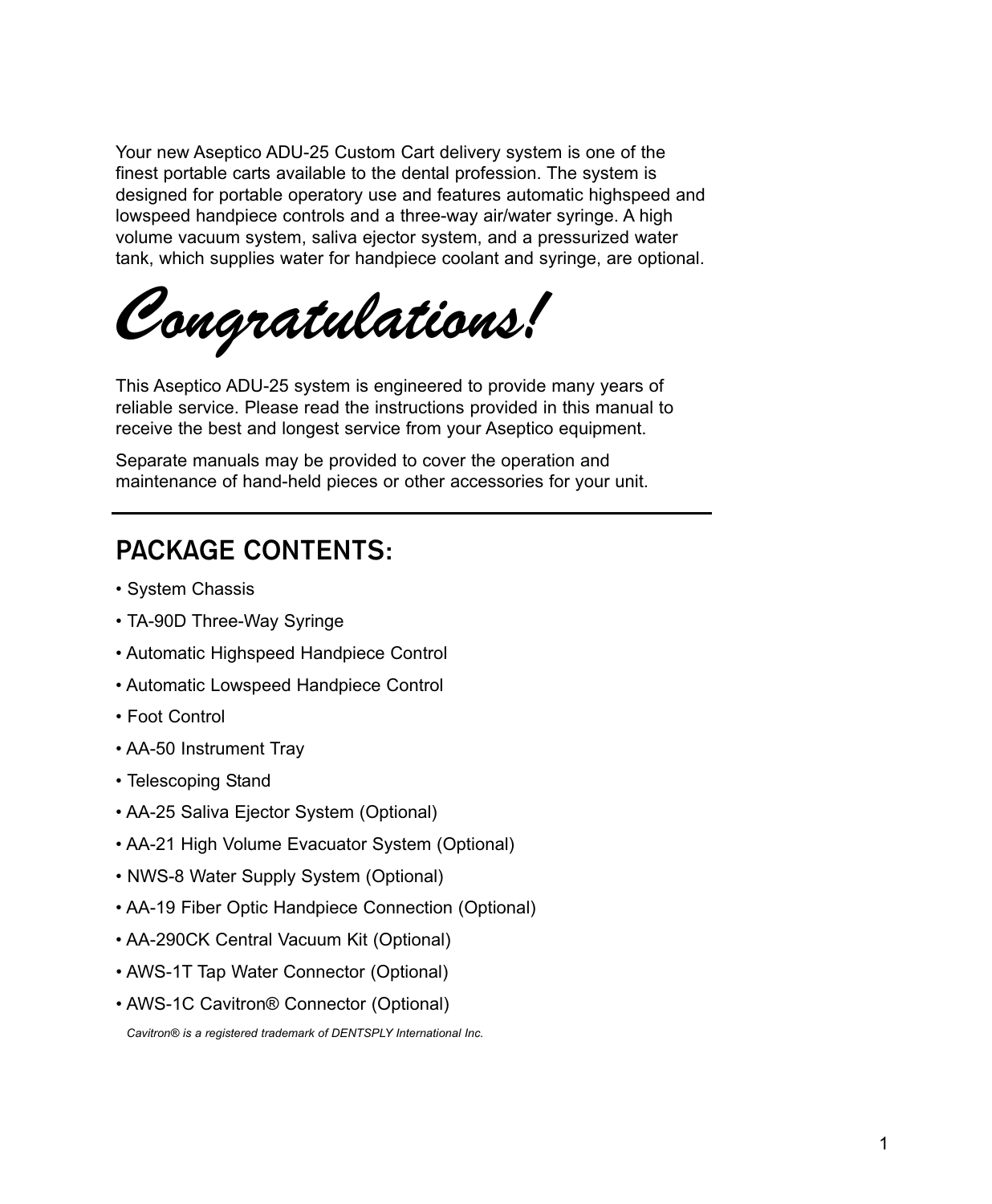### **SETTING UP THE SYSTEM:**

- **1.** Place the ADU-25 Custom cart in an upright position on a flat, stable surface. Loosen the center column retaining knob and extend the telescoping upper portion. Tighten the knob at the desired height (Fig. 1).
- **2.** Check to make sure the syringe, highspeed and lowspeed handpieces are hanging in their proper holder. Locate the foot control on the floor (Fig. 1).
- **3.** The ADU-25 unit must be connected to a dry, filtered, 70-100 psi air source. Simply extend the 1/4" grey air supply line from the ADU-25 cart and connect the quickdisconnect into the compressed air source (Fig. 2)



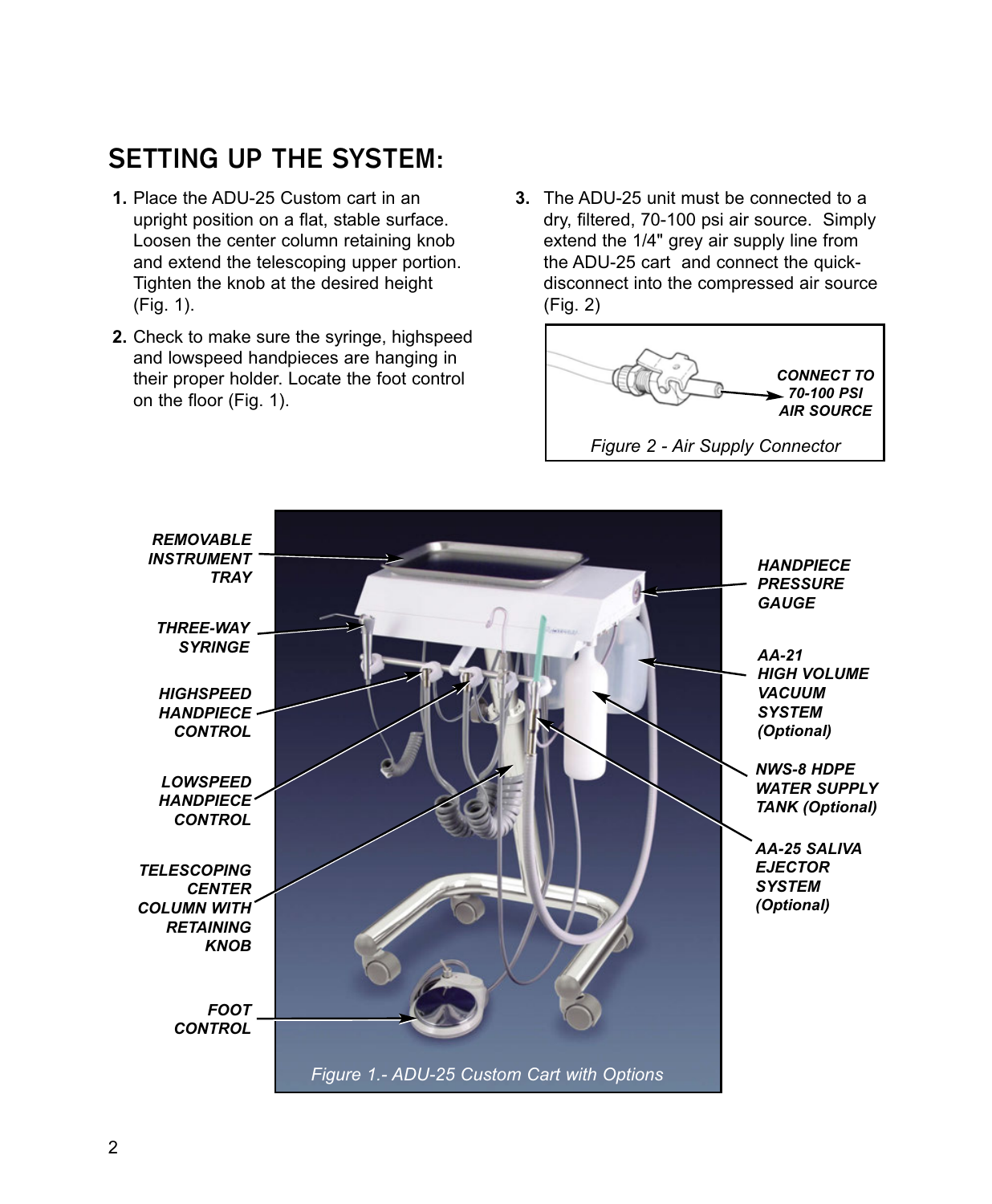#### **OPTIONAL ACCESSORIES SETUP:**

- **4**. Remove the optional high volume vacuum system, saliva ejector system, and High-Density Polyethylene (HDPE) water supply tank from packing and install on proper quick disconnects on the delivery head (Fig. 1)
- **5a.**To install the optional vacuum bottle, press on locking-ring tab (Fig. 3a), push bottle into quick coupler, and release tab.



**5b.**Hang the vacuum head in the holder at the right hand end of the front holder rack (Fig. 3b).



**6a.**To install the saliva ejector system, locate the quick disconnect at the rear of the delivery head (Fig. 4a). Note manual release lever on disconnect. Insert metal fitting on top of bottle into quick disconnect. Locking ring will snap into place. Press release lever on disconnect to remove bottle from unit (Fig. 4b).



**6b.**Insert vacuum line hose into plastic quick disconnect on top of bottle (Fig. 4c). Hang the saliva ejector valve in the holder located next to high volume vacuum handpiece.



**7.** To install optional water supply bottle, thread it into the white plastic fitting at the right rear corner of the chassis (Fig. 5).

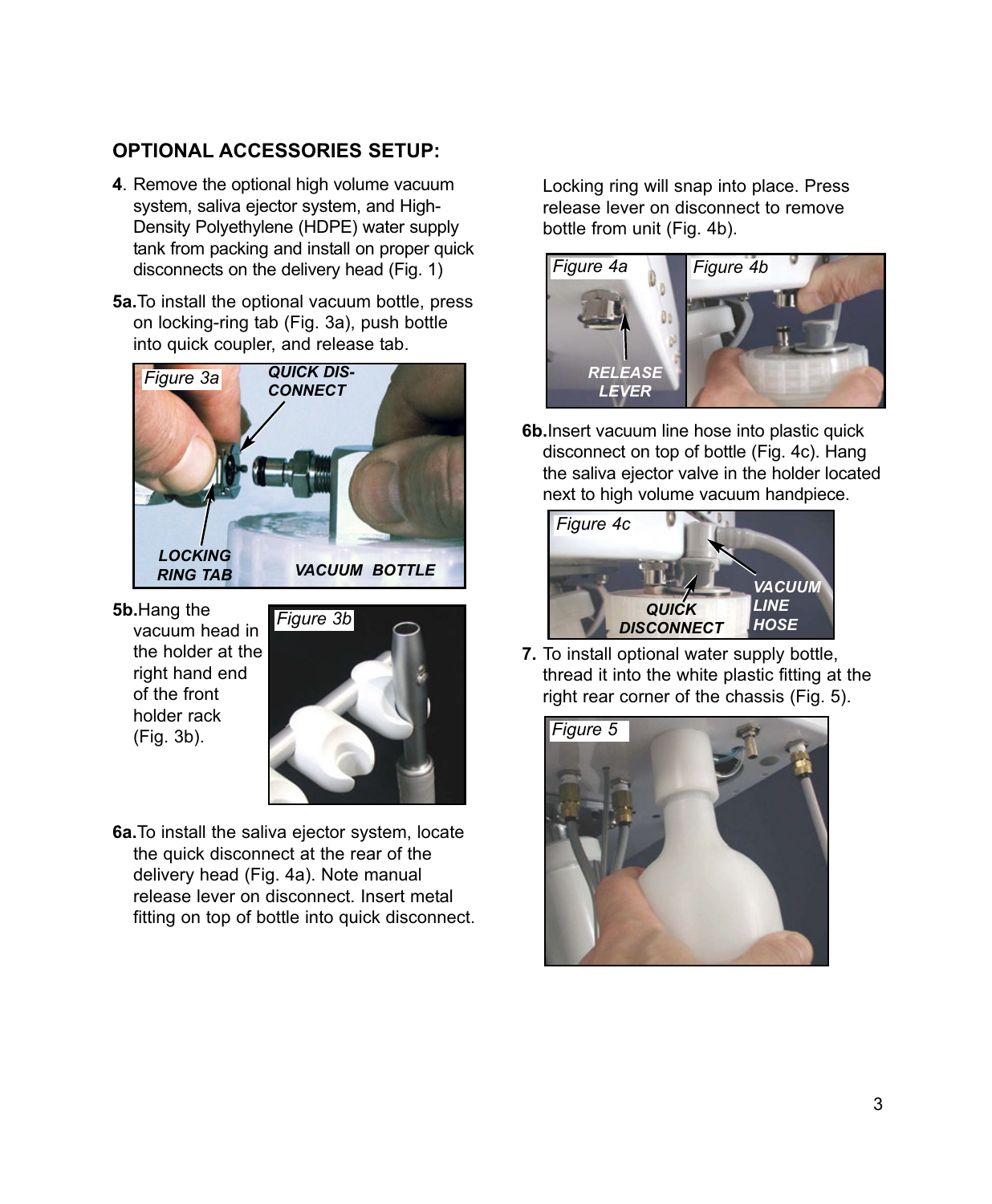### **OPERATION FUNCTIONS:**

#### **1. THREE-WAY AIR/WATER SYRINGE** -

Depress the right button for air operation, and the left button for water operation. Depressing both buttons will create a mist. The syringe features quick-change autoclavable tips: To remove a tip, press on the locking collar surrounding the tip socket and pull the used tip straight out of the socket (see Fig. 6). To insert a new tip, press locking collar and push tip into socket as far as it will go. Release collar and gently tug on tip before using to ensure that tip is securely locked into socket.

#### **Syringe Tip Sterilization:**

- **1)** Remove contaminated syringe tip.
- **2)** Remove all visible signs of contamination before autoclaving.
- **3)** Autoclave tip at 132° C (270° F) for ten minutes.
- **4)** Sterilize between each patient use.

**NOTE**: Since only the tips can be autoclaved, it is recommended that the air/water syringe be bagged with a disposable, single-use plastic sleeve between each patient use.



**2. HANDPIECE CONTROLS** (Fig. 7) - The Aseptico ADU-25 includes two handpieces mounted to the front bar. These are fully automatic. By placing a handpiece into its proper holder, the pressure is

automatically shut off. When a handpiece is removed from it's holder, pressure is automatically opened and ready for use with foot control.

The amount of air pressure supplied to each handpiece may be adjusted by turning the flow control for that handpiece on the control block (See page 8).



**3. WET/DRY FOOT CONTROL** (Fig. 8) - The foot control activates the handpieces and water coolant spray.

Position the foot control on the floor. For handpiece operation, apply foot pressure to any part of the center disk. The handpiece must be removed from its holder before operation can begin.

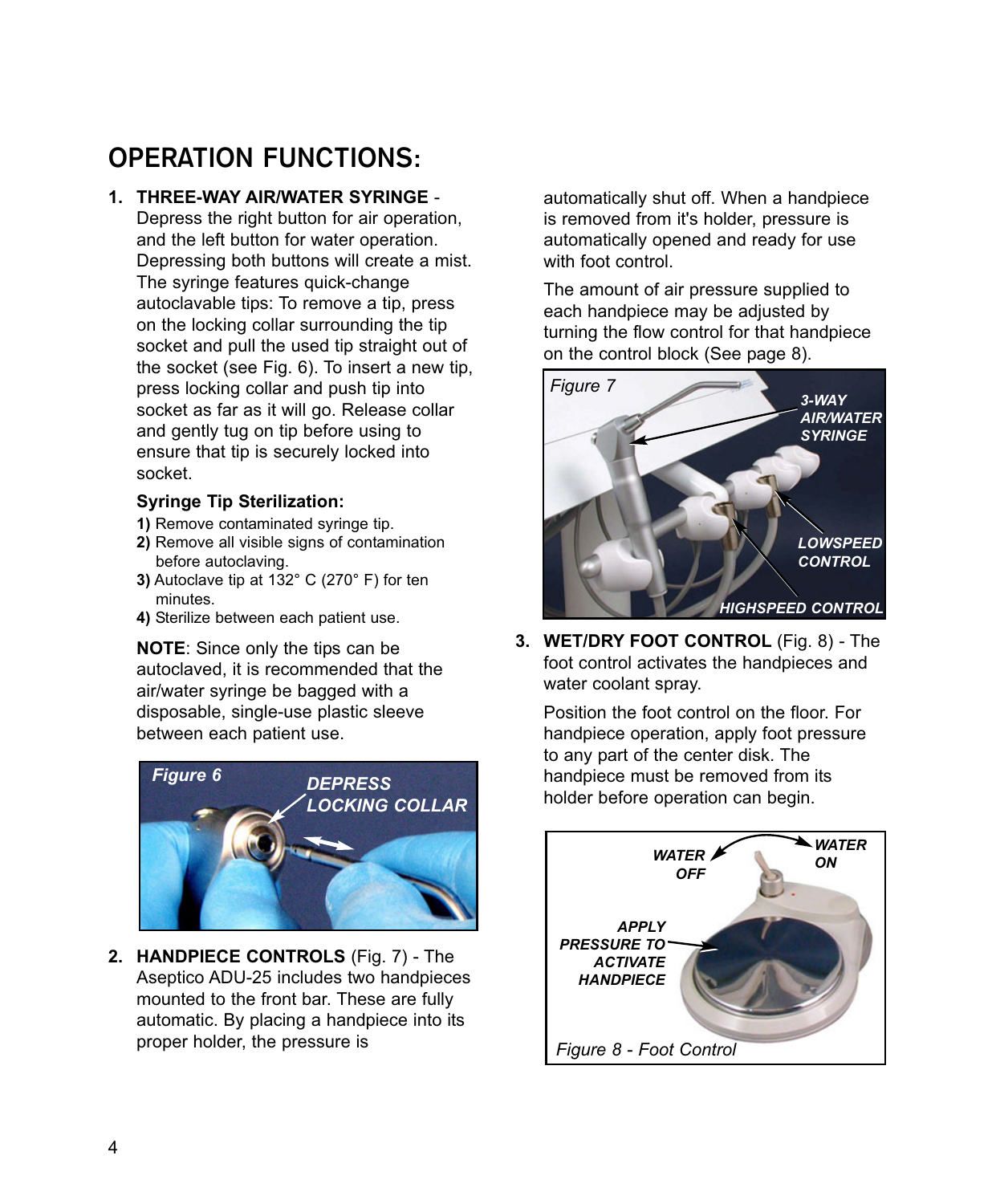To activate the water coolant, move the wet/dry toggle switch on the foot pedal to the right position. Move the toggle switch to the left position to disable water coolant.

**4. WATER SUPPLY TANK (Optional)** - The Aseptico ADU-25 may incorporate a self contained pressurized water system (Fig. 9). This consists of a 1-liter HDPE tank dispensing water through the 3-way syringe and handpiece control. The water tank is pressurized to a constant 35 pounds per square-inch gauge (PSIG) during use.

Before removing the tank for refilling, it must be depressurized by turning the tank 1/4 turn counterclockwise. The tank is removed by unscrewing it from its mount at the bottom right rear of the chassis. After the tank is filled, screw it back onto the mount. Cleaning and sanitization of the tank is recommended between uses.



- **5. PRESSURE GAUGE** (Fig. 10) The pressure gauge on the right panel gives you a visual indication of the handpiece drive pressure.
- **6. WATER COOLANT FLOW CONTROL** (Fig. 10) - Adjusts the flow of water coolant to the handpiece control.
- **7. FLUSH TOGGLE** (Fig. 10) The flush toggle located on the right side of the chassis allows you to quickly and completely flush your handpieces, washing away contaminants which may have accumulated in the handpiece and tubing. You should flush the handpieces for about 5 seconds after every patient, and about 20 seconds at the beginning of each day to reduce overnight bacterial accumulation which may have occurred.

To flush your handpieces, remove them from their holder, directing the spray away from you and into a basin, then flip the flush toggle and hold the desired number of seconds. Release the flush toggle.

**8. AA-21 HIGH VOLUME VACUUM SYSTEM (Optional)** - The AA-21 Steri-Vac is an air powered, self contained oral evacuator system. It is supplied with a plastic waste container and a single high velocity hose. (Fig. 11)

Remove the vacuum bottle and hose assembly from packing and install into the quick disconnect at the back of the delivery head.

To operate, remove the vacuum hose from holder and insert a standard oral evacuator tip. Depress the on/off switch on the side of the hose end for vacuum.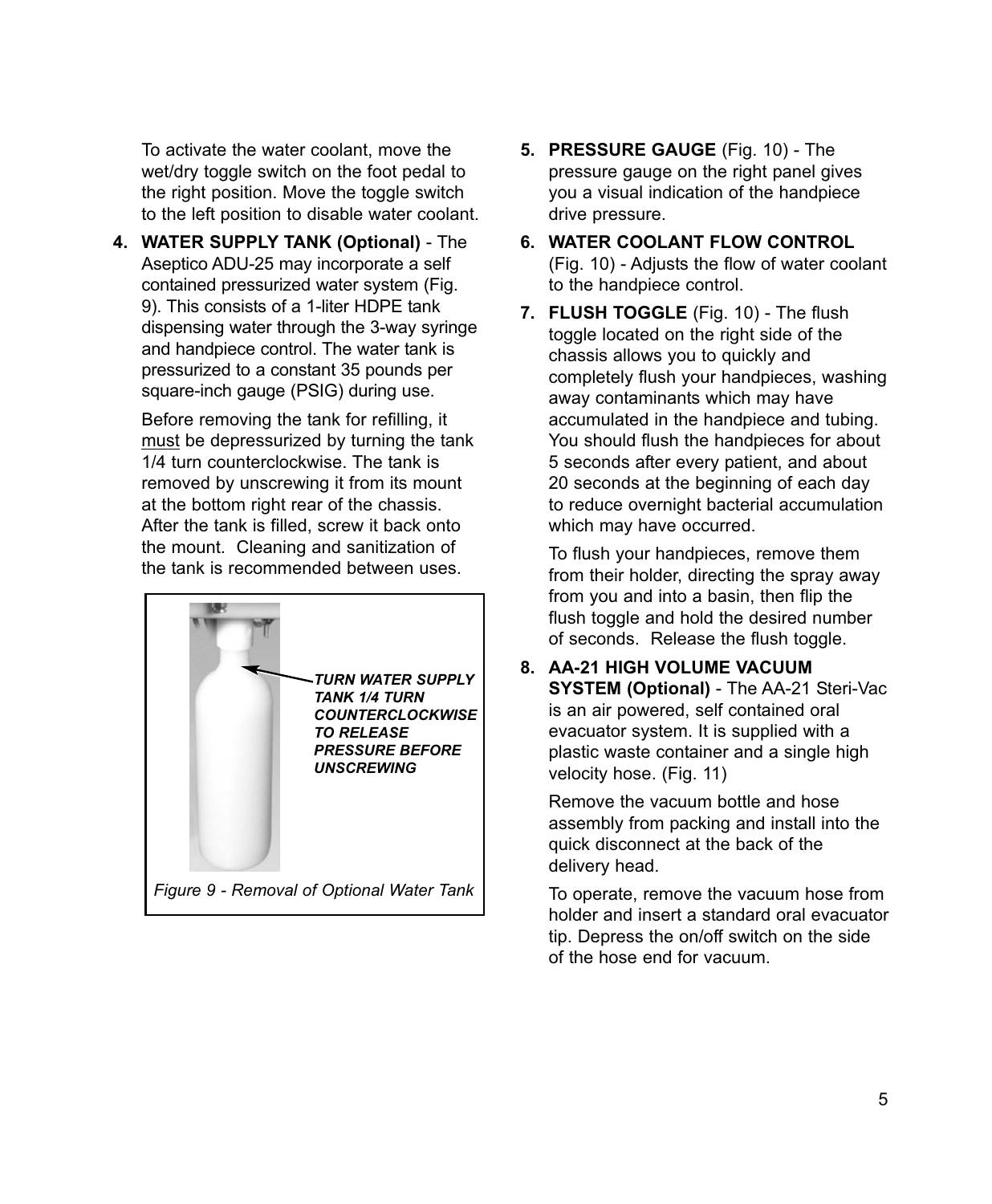



Waste from the vacuum system will collect in the attached plastic bottle. When the waste container is 3/4 full it should be emptied. After each use, the vacuum system should be cleaned by running clean water or a vacuum system cleanser through the evacuator hose and thoroughly cleaning waste bottle. **CAUTION:** Use only NON-foaming cleansers in the vaccum lines. A small and large capacity waste container are available and are interchangeable. The ADU-25 is supplied with a large capacity container.

**9. AA-25 SALIVA EJECTOR SYSTEM- (Optional) -** The AA-25 Saliva Ejector is an air powered, self contained oral evacuation system. It is supplied with a plastic waste container and a single low velocity hose (Fig.12).

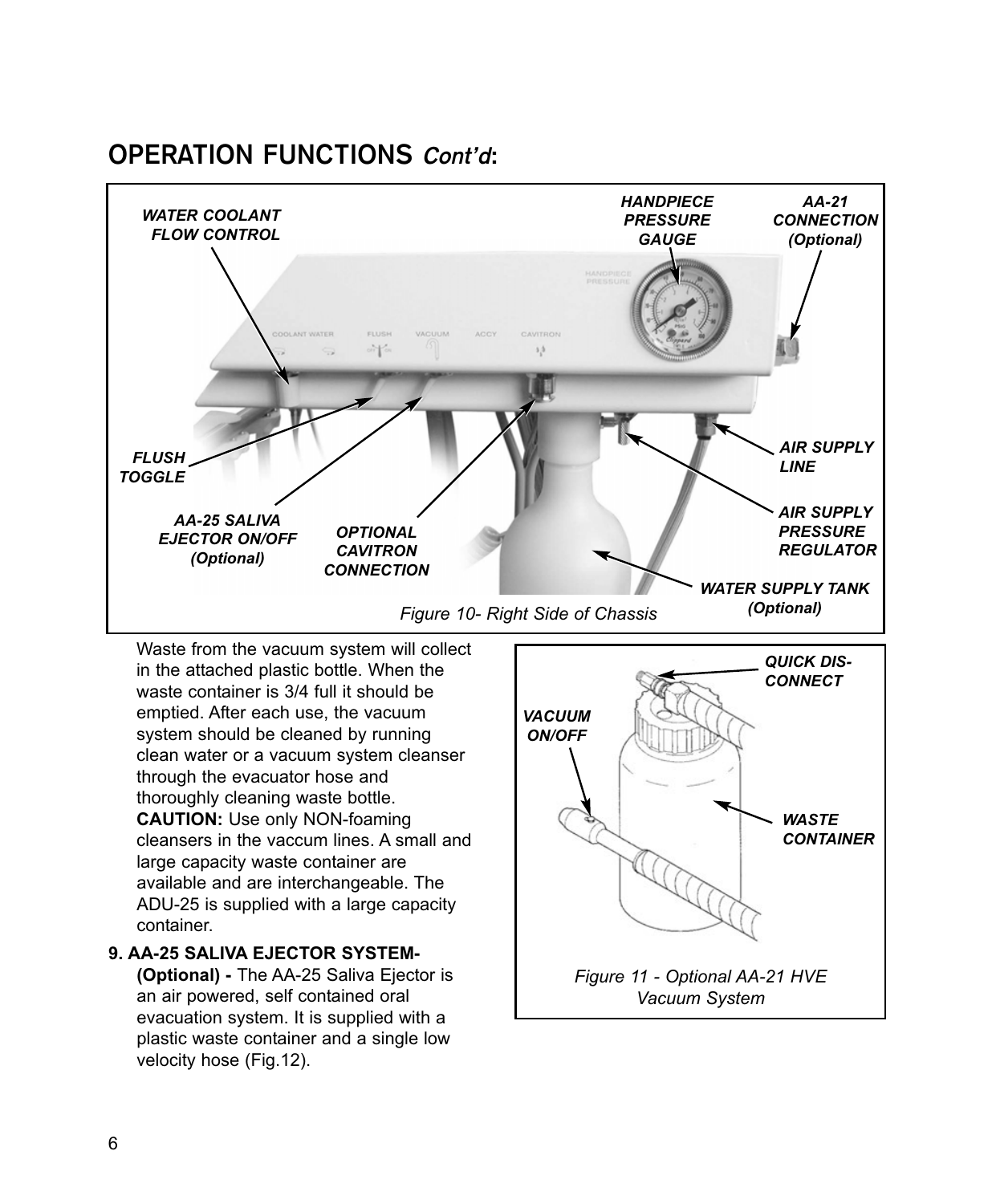To operate, remove the saliva ejector valve from the holder and insert a standard saliva ejector tip. Turn the vacuum toggle switch, located on the right side of the cart, to the 'ON' position. The vacuum may be adjusted by moving the lever valve on the saliva ejector tip. The lever valve assembly snaps apart at the swivel and may be autoclaved.

Waste from the vacuum system will collect in the attached plastic bottle. When the waste container is 3/4 full, it must be emptied to prevent a back-up in the



system. After each use, the vacuum system should be cleaned by running clean water or vacuum system cleanser through the evacuator hose and thoroughly cleaning the waste bottle. **CAUTION:** Use only NON-foaming cleansers in the vaccum lines.

#### **10. AA-290CK CENTRAL VACUUM KIT**

**(Optional) -** The AA-290CK Kit (Fig.13) is used with a central vacuum system. It includes a central vacuum canister with disposable solids collector, an autoclavable central vacuum lever valve (with 5 feet of tubing), and an autoclavable saliva ejector tip valve (with 5 feet of tubing). An industry-standard 1/2-inch connection hose provides easy adaptation to the central vacuum system.



*Central Vacuum Kit*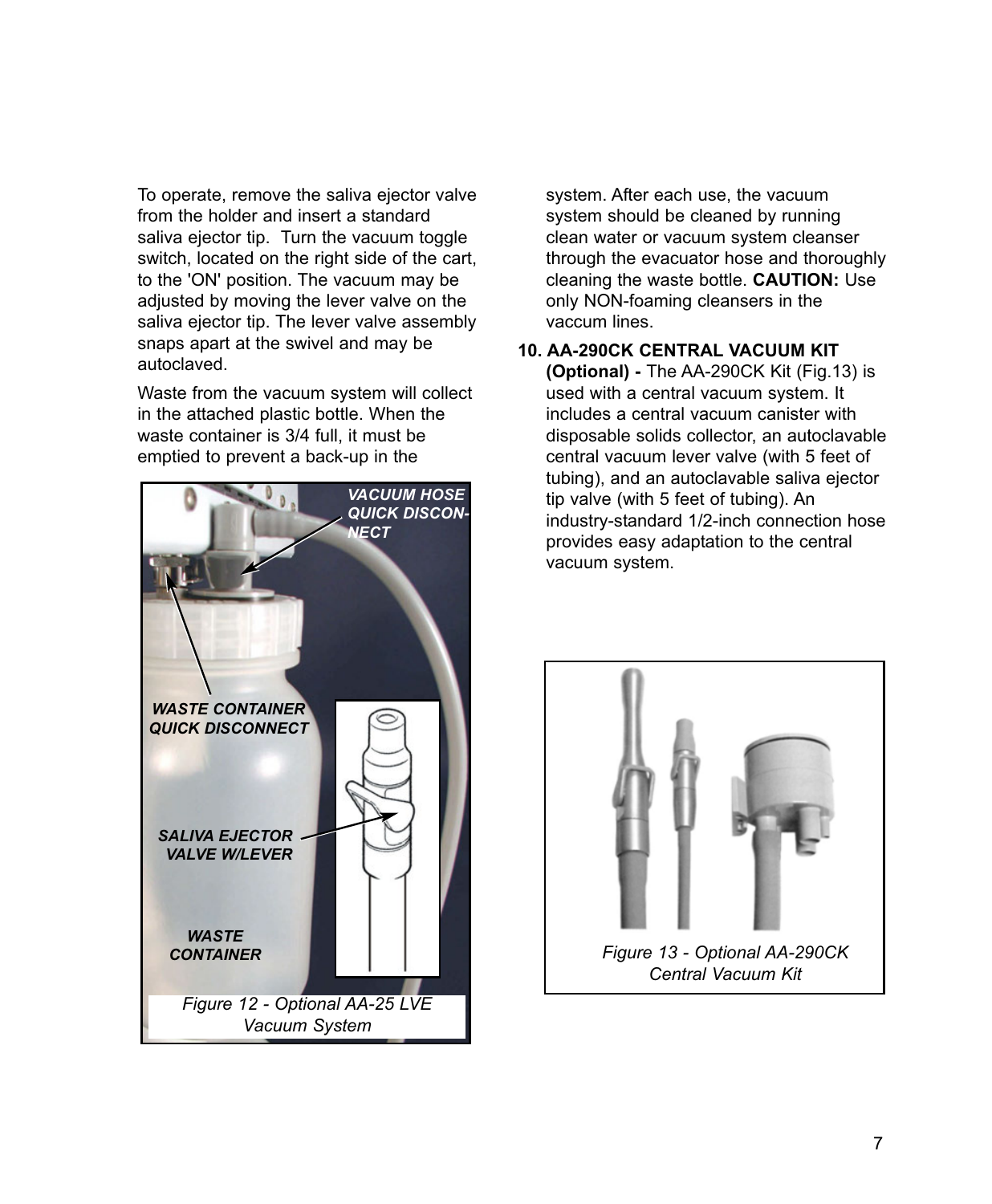### **ROUTINE ADJUSTMENTS:**

#### **1. WATER COOLANT FLOW ADJUSTMENT** The water coolant to the handpiece control can be varied from a fine fog spray to a

heavy stream.

Install and run a handpiece at a midrange speed. Make sure the wet/dry toggle is in the 'ON' position on the foot control. Turn the water coolant flow control located along the right side of the chassis clockwise until it seats softly. Begin turning counterclockwise until a fine mist is visible. This will provide excellent cooling while burr is cutting.

**2. SYRINGE AIR/WATER FLOW ADJUSTMENT** (Fig. 14) - The syringe flow adjustment block is located inside the delivery head near the left rear corner and has two slotted adjustment screws on top. To open the chassis, remove the Ritter tray and pad from atop the unit and lift the lid. The outside screw adjusts air flow and the inside screw adjusts water flow. Turning the adjustment screws clockwise will decrease the pressure and counterclockwise will increase pressure.



**3. HANDPIECE PRESSURE ADJUSTMENT**

(Fig. 15) - The amount of air pressure supplied to each handpiece may be adjusted by turning the flow control for that handpiece on the control block. The control block is located at the front right of the unit under the lid.



**4. AIR SUPPLY PRESSURE REGULATOR** The regulator valve located on the underside of the chassis near the pressure gauge at the right rear corner of the chassis controls the line pressure from the compressed air source to the unit. Turning the valve stem clockwise will increase this pressure and counterclockwise will decrease pressure (Fig. 16).



**5. WATER PRESSURE VALV**E - The water tank is pressurized to a constant 35 PSIG by a fixed regulator inside the chassis.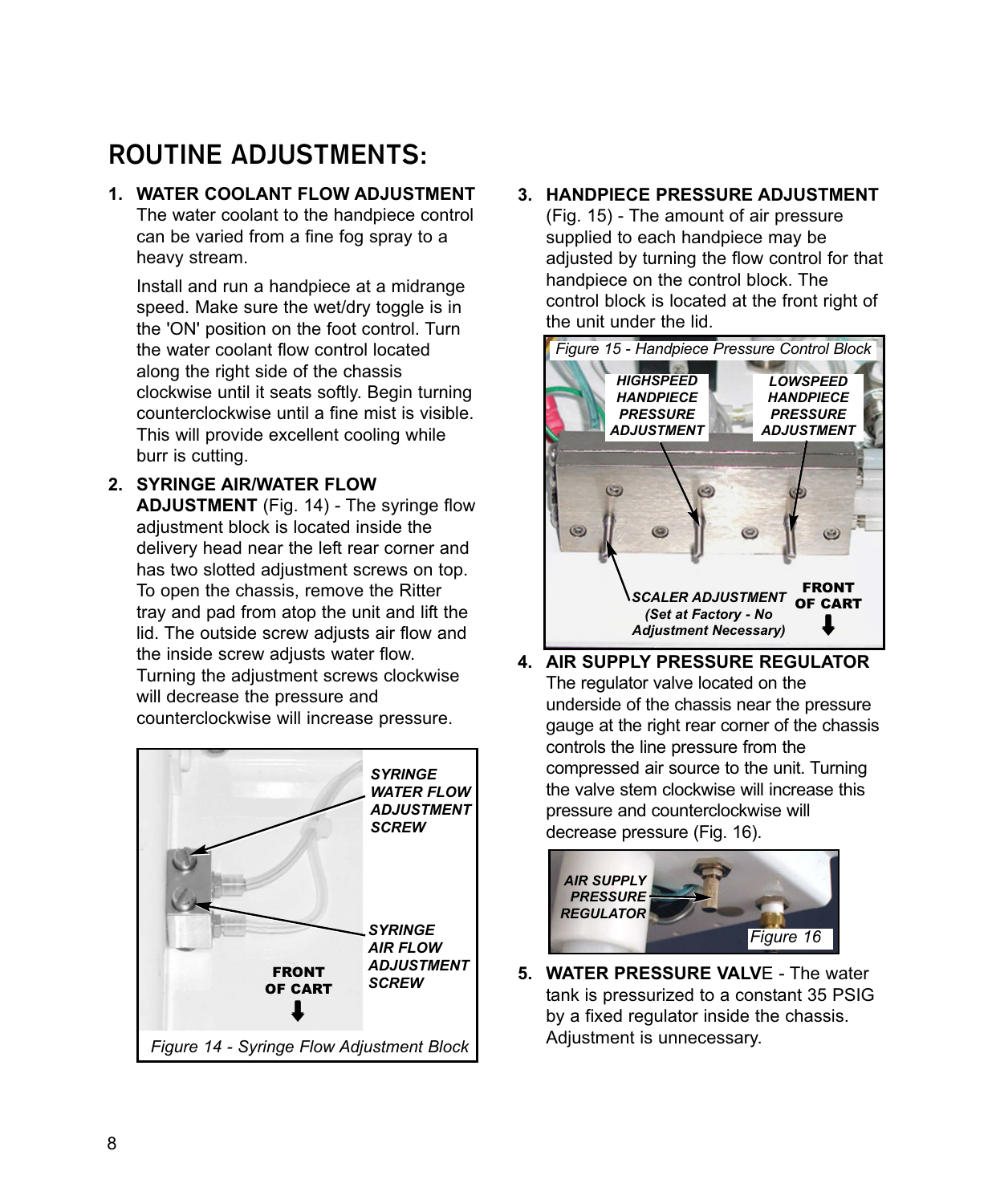### **MAINTENANCE:**

Because of its simple design, the Aseptico ADU-25 Custom Cart requires very little maintenance. Any maintenance that is needed can be performed in minutes.

**1. BLEEDING THE SYSTEM** - If the unit will not be used for an extended period of time, or the unit might be subjected to freezing conditions, you should bleed the system.

Simply empty the contents of the water supply tank and install the tank back onto the quick disconnect. Operate the air/water syringe and highspeed handpiece with water coolant 'ON' until just air comes through the water lines. Pack unit and store as normal.

- **2. HANDPIFCF FLUSH Flush the** handpieces for about 5 seconds after every patient, and about 20 seconds at the beginning of each day. Refer to page 4.
- **3. GENERAL CLEANING** The cart exterior is designed to make cleaning and the use of prophylactic barriers as easy as possible. The external surfaces of the cart should be cleaned using a mild solution of liquid detergent and water. Any external surfaces of the unit that are contacted during use should carefully be wiped down with a disinfectant at the beginning of each day and between each patient.

As described in the vacuum section the high and low volume vacuum systems should always be thoroughly cleaned after use.

#### **4. PACKING THE UNIT FOR**

**TRANSPORTATION** - If the ADU-25 unit is going to be transported, it is recommended that the original or similar packing material be put into place to avoid dents and scratches from parts inside of the box shifting.